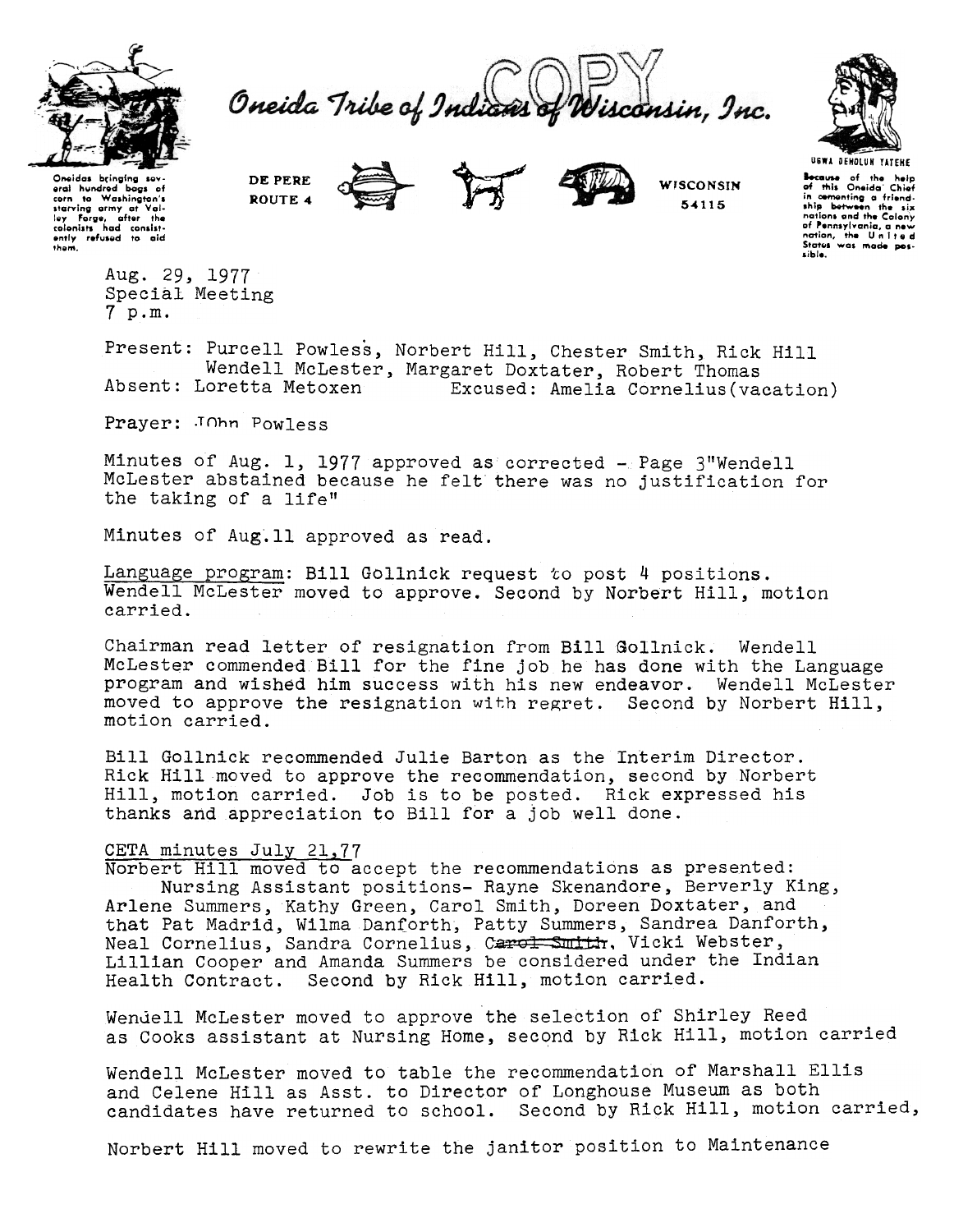Page 2 Oncida Tribe of Indians of Wis Aug. 29, 1977

Engineer for at the Nursing Home. Second by Rick Hill, motio carried.

Norbert H"ll moved to accept the recommendation to put the GED graduates on AWE positions. Second by Robert Thomas, motion carried.

Norbert Hill moved to allow Title VI participants to have travel allowances up to \$50 a month. Second by Rick Hill, motion carried.

CETA minutes July 27, 1977

Chester Smith moved to recommend that Arlene Summers and Beverly King be considered for the non-CETA positions for the Nursing Home, second by Norbert Hill, motion carried.

Norbert Hill moved to approve the recommendation of Priscilla Manders for the LPN position at the Nursing Home, second and carried.

Margaret Doxtater moved to approve the priority system as attached to minutes for fall classroom applicants. Second by Norbert Hill, motion carried.

CETA minutes Aug:ll,77

Wendell McLester moved to approve of Mel Johnson for the GED program, second by Rick Hill, motion carried.

Margaret Doxtater moved to accept the leave of absence for Sharon Webster and to pay her back wages. Second by Wendell McLester, 4 for, 2 opposed, motion carried.

Wendell McLester mved to recommend Louise Miller as Asst. Building Manager, second by Rick Hill, motion carried.

Wendell McLester moved to approve the recommendation of Alice Torres and Pat Stevens for the Brown County positions and Charlotte Bolssen and Josephine Kindness for Ceta Title VI positions as Dietary Aides, Se'cond by Norbert Hill, motion carried.

Chester Smith moved to have a special meeting with the CETA program on Sept. 7, at 7 p.m. Second by Norbert Hill, motion carried.

Wendell McLester moved to approve the **Treasures report**, second b y Robert Thomas, motion carried.

John Powless request for milage and expenses to Utah and Colorago Wendell McLester moved to approve of milage and perdiem upon presentation of proper paper work. Norbert Hill second, motion carried.

Land Committee July 23 minutes

Norbert Hill moved to approve the Orville Summers lease. Second by Rick Hill, motion carried.

Wendell McLester moved to table the Land Committee recommendation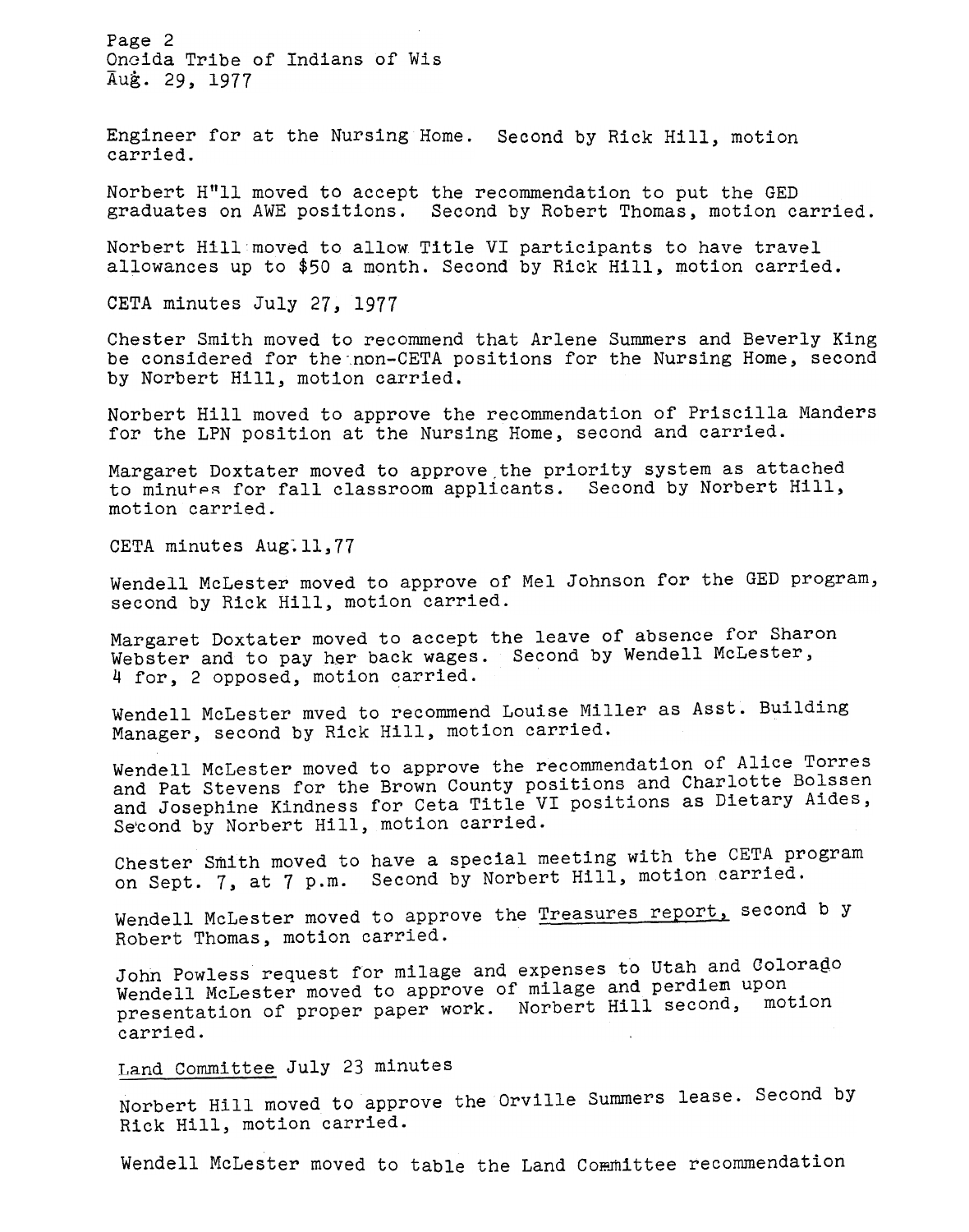P. 3 Oneida Tribe of Indians of Wis. Aug. 29, 1977

for the Business Committee to assume financial responsibility for the Land committee office until the Land Committee presents a budget. Second by Rick Hill, motion carried.

Wendell McLester moved to support the \$600.00 charge for Floyd Janssen for a hay crop. Second by Norbert Hill, motion carried

Rick Hill moved to approve the Land Committee minutes, second by Wendell McLester, motion carried.

Land Committee minutes-Aug. 5

Rick Hill moved to direct John Powless to investigate whether tribal land by airport is being polluted by Ft. Howard and to report back to the Business Committee, second by Norbert Hill, motion carried.

Land Committee minutes-Aug.. 11

Wendell McLester moved to apporve the minutes. Discussion by the Business Committee. Decided to go over item by item. Wendell withdrew his motion.

Rick Hill moved to direct the Land Committee with the assistance of John and Jerry to research the land ordinances and review the circumstances involving the lease and assignment of Pete Danforth, Jerry Kurowski, and Mary Ann Danforth. Second by Robert Thomas, motion carried.

Robert Thomas moved to approve the release of land by Joseph Torres, James House, Earl Jordan, and Lloyd Schuyler, second by Norbert Hill, motion carried.

Norbert Hill moved to approve the release of 2 acres of land by Lois & John Powless to John Powless Jr. contingent upon correct land description, second by Rick Hill, motion carried.

Wendell McLester moved to approve the release of land by Serena Schuyler of Lot 6 in Cora House site and to approve the application for lot 9, second by Robert Thomas, motion carried.

Wendell McLester moved to approve the James House residential lease second by Norbert Hill, motion carried.

Wendell McLester moved to approve the application for residential lease for Ralph and Connie Powless, Second by Rick Hill, motion carried.

Chester Smith moved to appoint Charlene Cooper to the Land Committee when there is a vacancy, second by Wendell McLester, motion carried.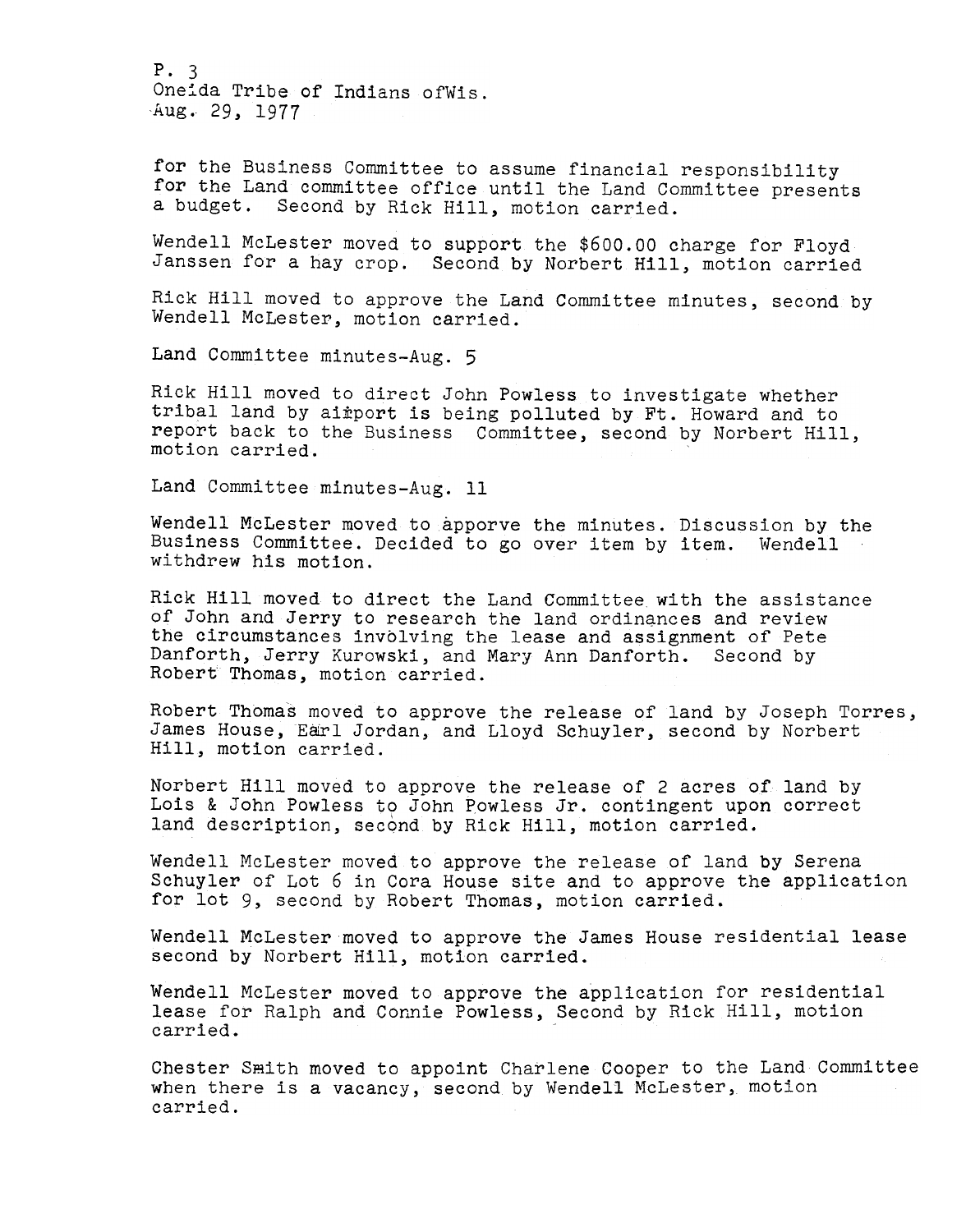P. 4 Oneida Tribe of Indians of Wis 29, 1977

Wendell McLester moved to have the Land Committee negotiate for the purchase of the Edmund Skenandore land.

Wendell McLester moved to have the Law Clerks check into the feasibility of making a test case of fee patent land. Second by Chester Smith, motion carried.

Robert Thomas excused to go to work.

Personnel Seleetion Committee recommendations

Wendell McLester moved to approve the recommendation for Jack Wesley as the IAT carpenter instructor, second by Margaret Doxtater, motion carried.

Rick Hill moved to hire Emily Cornelius contingent on her obtaining her drivers license. He amended the motion that if she cannot get her license, then Ruby White by selected. Secon by Norbert Hill, 3 for, I opposed, I abstained, motion lost,(needs 5 votes)

Chester Smith moved to hire Shirley Hill at the salary of \$6750 subject to raises, second by Wendell McLester, motion carried. 3 for, 2 opposed.

Norbert Hill moved that if Shirley Hill refuses the position, then Ruby White be hired, second by Chester Smith, motion carried

## Indian Action Team

Wendell McLester moved to approve the request to send 2 electrical trainees to Chicago for a 2 day course on the Nat'l Electric Codes, Second by Chester Smith, motion carried.

Wendell McLester moved to approve the increase for the Electrical instructor from \$6 an hour' to \$6.60 an hour. Second by Norbert Hill, motion carried.

Norbert Hill moved to return request for IAT secretary raise back to the director for his reconsideration, second by Wendell McLester, motion carried.

Nancy Nelson and Loretta Webster offered to work on wage increases for the different positions.

Early Childhood final report Norbert Hill moved to approve the report, second by Margaret Doxtater, motion carried.

Anna Johns resignation Chester Smith moved to not accept her resignation and for all concerned to get together and work out. their differences. Second by Norbert Hill, motion carried.  $4/60$  bepose

Boys Club Margaret Doxtater moved to table the Boys Club report until a representive is present from the Boys Club, second by Rick Hill. motion carried.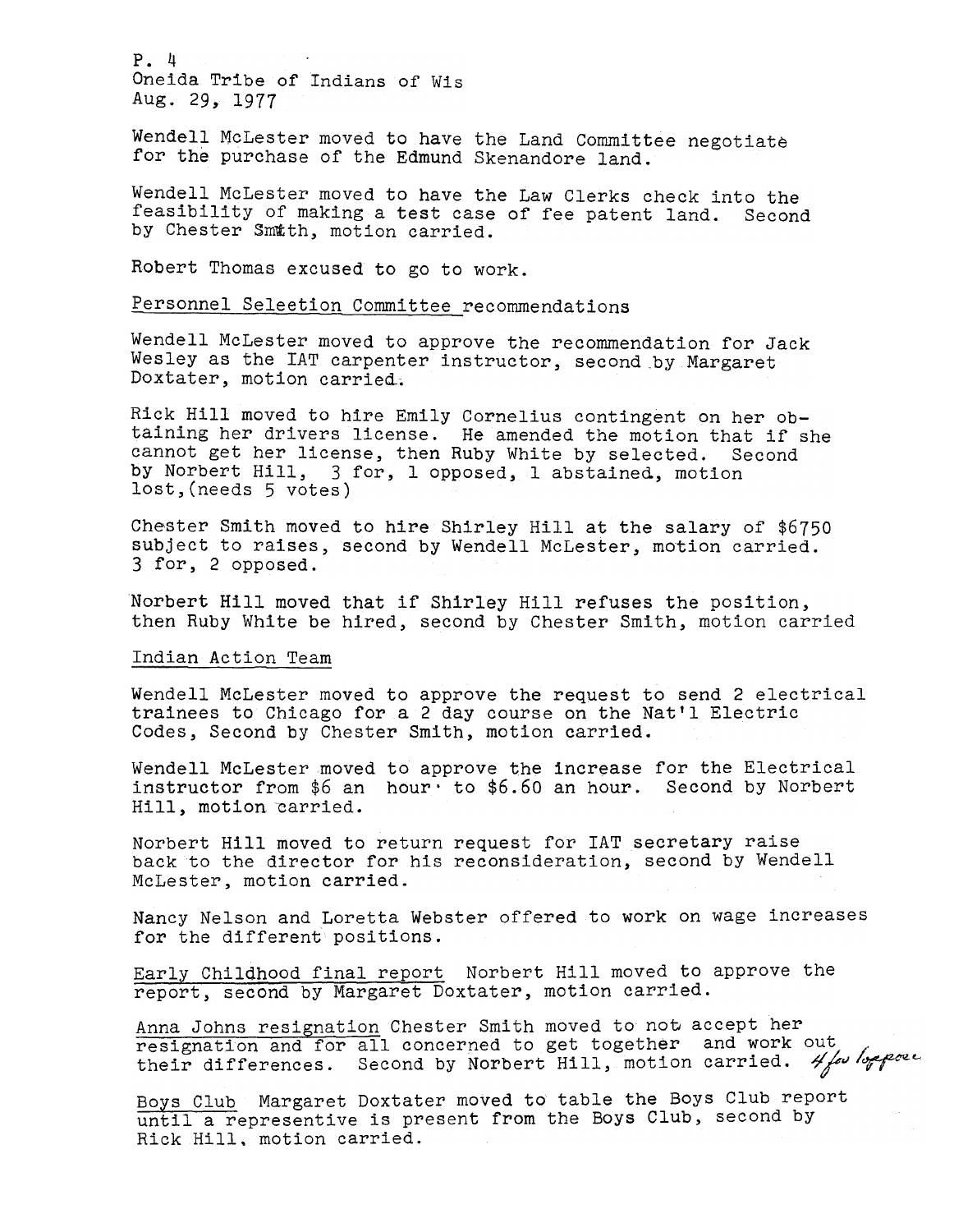P.5 Oneida Tribe of Wis. Aug. 29, 1977

Housing report- no action

638 report: Pat Smith reported that most request were from Program Directors and for personnel and planning. Time is needed to contact area office to determine is requests are suitable. Margaret Doxtater moved to approve report, second by Norbert Hill, motion carried.

## Senior Citizens

Wendell McLester moved to honor request for 2 parttime positions for information and referral providing funds are available. Second by Norbert Hill, motion carried.

Wendell McLester moved to approve the request for \$1000 for utilities assistance. second by Norbert Hill, motion carried.

Wendell McLester moved to table request for Senior Citizen Planner job description and to direct the tribal chairman to find out if need for a planner exists. Second by Norbert Hill, motion carried

## 701 report

Norbert Hill moved to repost the Community Developer position so that it is for 15 days, second by Margaret Doxtater, motion carried

Wendell McLester moved to table request of Carl Rassmussen to change the source of his funding from 701 to the Community Block grant until it is in written form. Second by Rick Hill, motion carried.

## Ain Dah Ing proposal

Wendell McLester moved to refer the proposal to the Health Committee for thier review and recommendation, second by Norbert Hill, motio carried.

## Juvenile Delinquency

McLester moved to approve oP matching funds in the amount of \$1,181 for the program from either the Post Office account or Industrial Park, second by Norbert Hill, motion carried.

Wendell McLester moved to authorize the Chairman to sign the new proposal. Second by Norbert Hill, motion carried.

Discussion about Secretarys position. Margaret Doxtater moved to leave the position as is until the personnel selection committee makes their recommendation, second by Chester Smith, motion carried

Wendell McLester moved to have the Law Clerks review the Affirmative Action plan to see if it is consistent with our policies and by-laws. Second by Margaret Doxtater, motion carried.